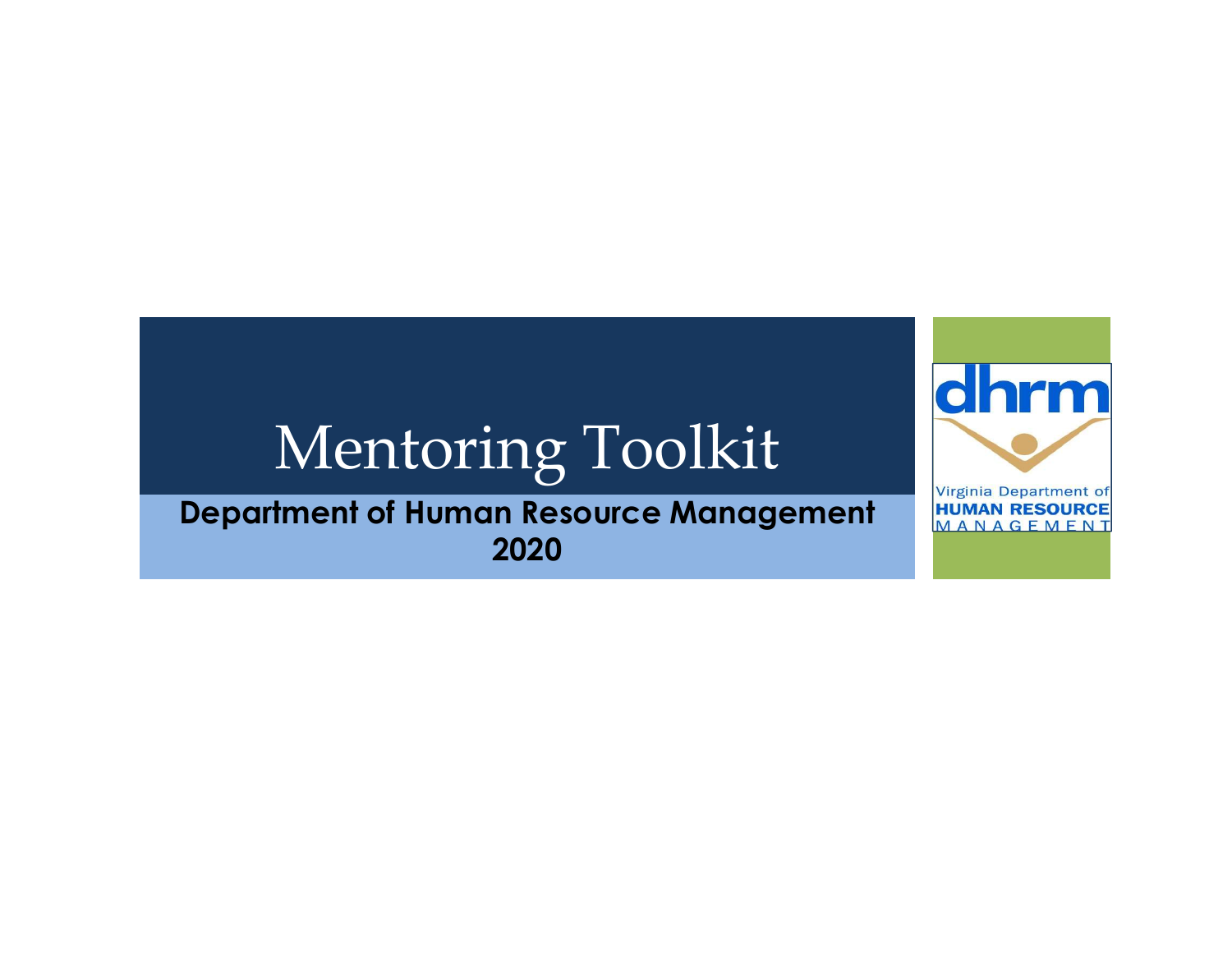## Contents







What is mentoring? How to set up a

mentoring program?

Resources

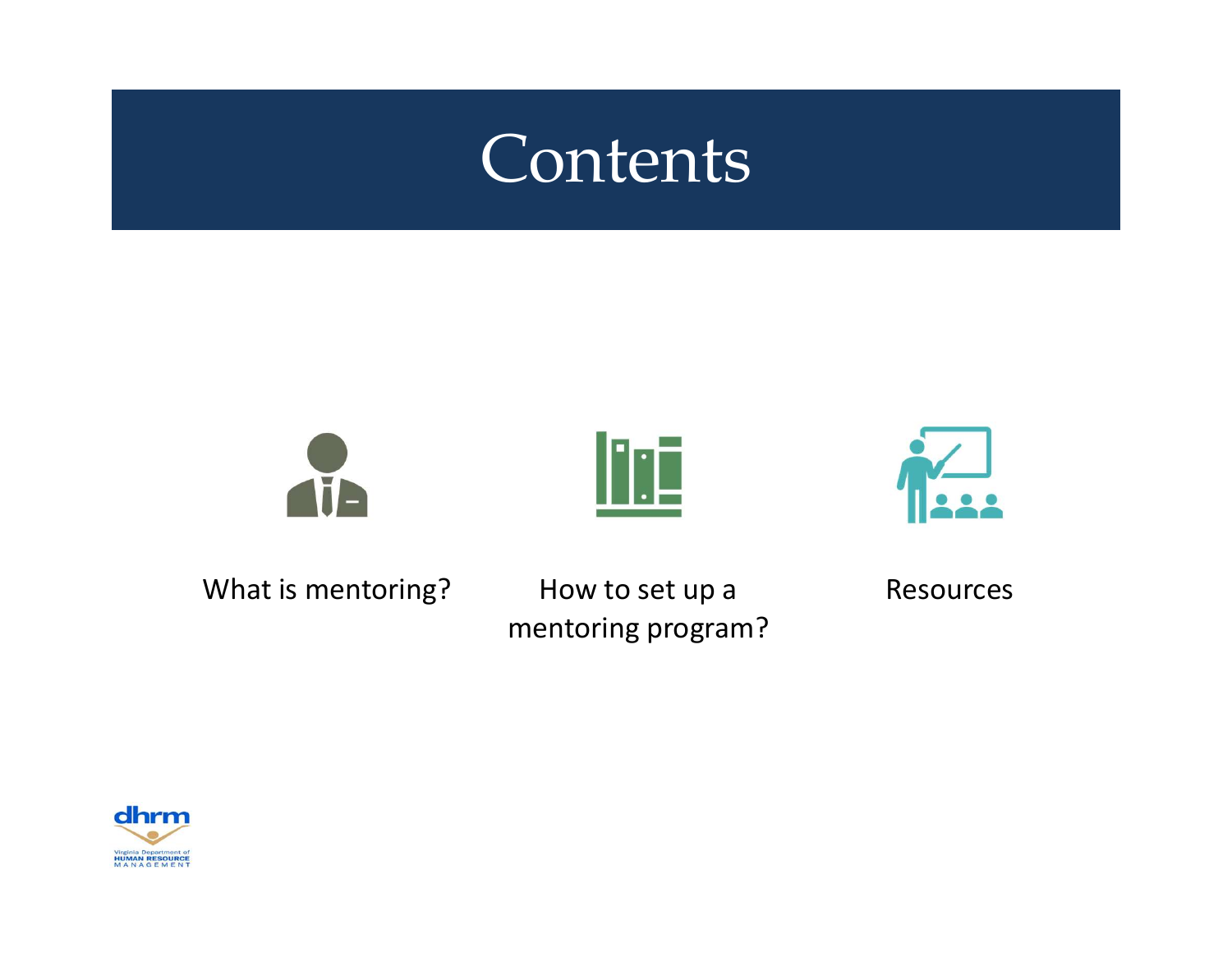# What is mentoring?

Mentoring is defined as a significant, long-term beneficial effect on the life or style of another person, generally as a result of personal one-onone contact. A mentor is one who offers knowledge, insight, perspective, or wisdom that is especially useful to the other person.

#### PURPOSE:

**ADVICE** 

COACHING

**MENTORING** 

SUPPOR<sup>®</sup>

**SUCCESS** 

**DIRECTION** 

- Increase or maintain a high retention rate of employees.
- Transfer knowledge and skills from mentors to mentees.
- Meet the organization and employee's expectations for a successful employment relationship.

#### GOALS:

- To provide a framework for mentoring employees.
- Increase or maintain retention rate of employees.
- Develop highly motivated, aligned employee base with emphasis on teamwork and professionalism.
- Create a more engaged workforce committed to Commonwealth goals.



**TRAIN** 

GOAL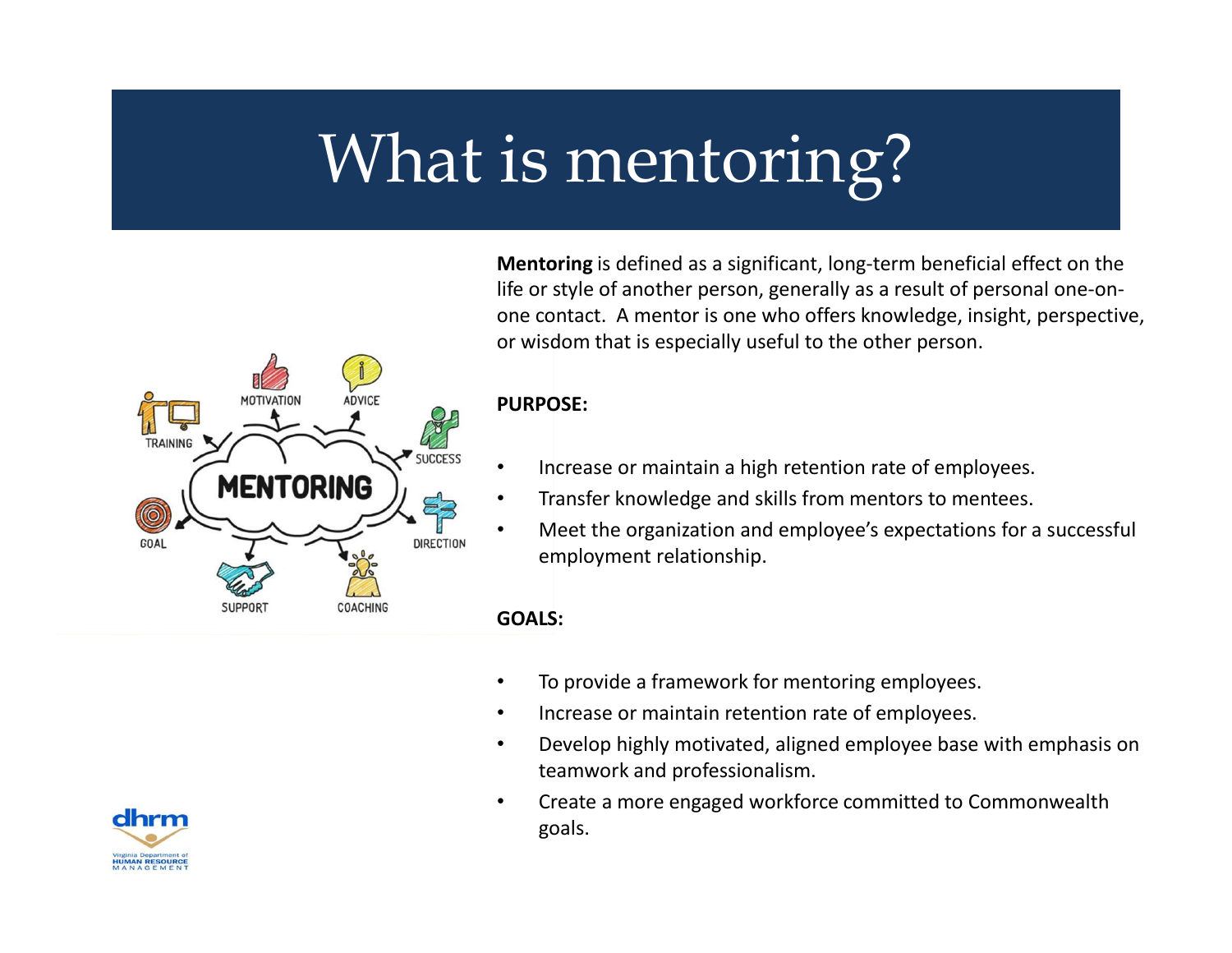### How to Set Up a Mentoring Program

- Define the purpose of the program
	- To increase retention
	- Improve knowledge transfer
	- Assimilate new employees with high potential to tenured mentors
- Each agency/institution will need to define the establishment of the program tailored to their business needs
- Establish a program owner, someone that establishes the basic ground rules for the mentoring program, timeline, pairing of the mentors/mentees, training for the mentors and evaluation of each mentoring program cycle.
- Sample Timeline: